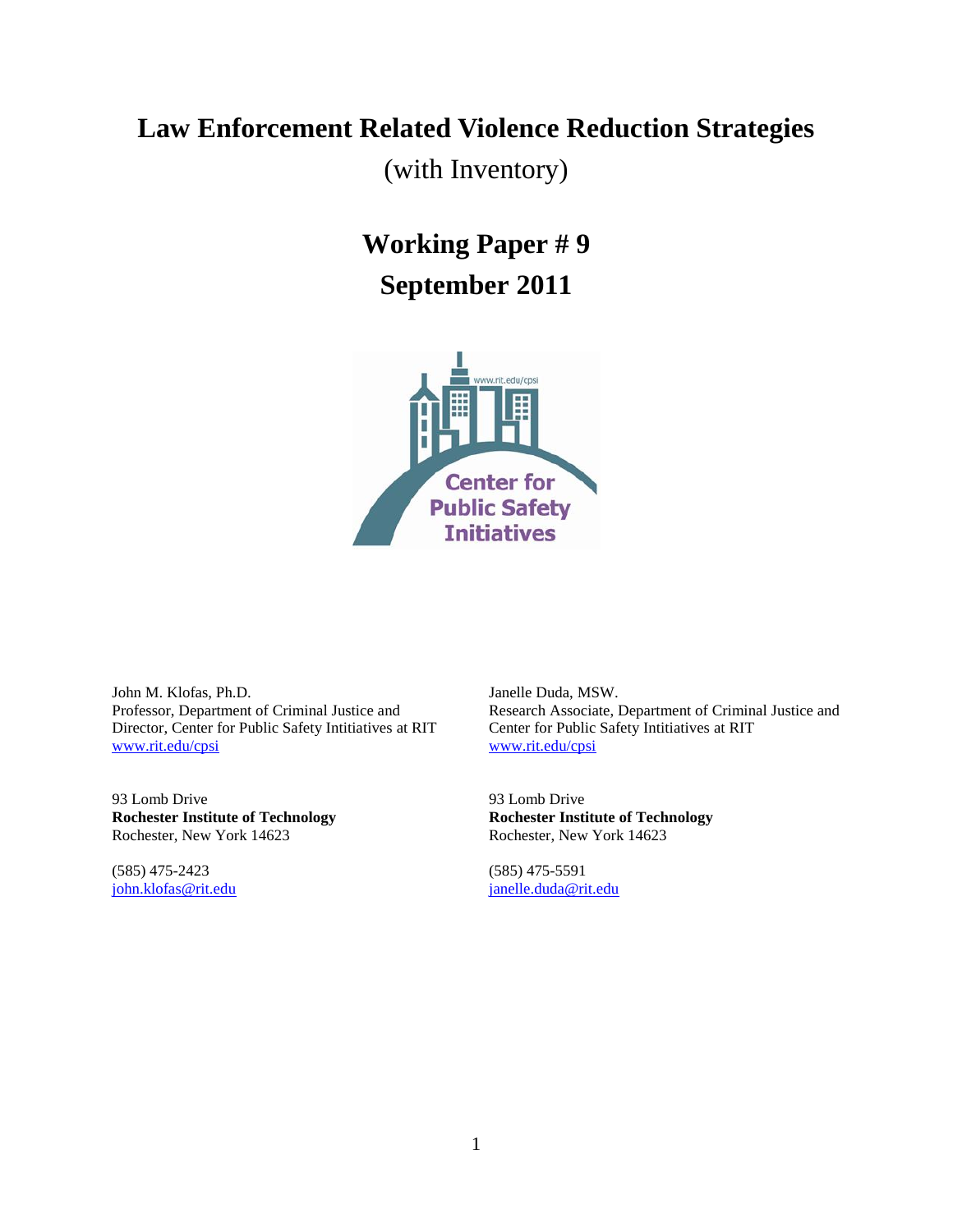## **Law Enforcement Related Violence Reduction Strategies**

(with Inventory)

## **Center for Public Safety Initiatives (CPSI) Working Paper #2011-9**

September 10, 2011

#### **Introduction**

The goal of this paper is to briefly summarize the state of knowledge on law enforcement related violence reduction strategies and to provide direction for adopting similar efforts.

Quality policing is inevitably linked to effective crime control and to the control of violent crime in particular. A police department's response to violence has important implications in many areas including the way resources are used, relations with the community and perception of the overall effectiveness of the department. Continuous work toward improving crime control is an important undertaking for any police department.

The first step in that process should be to assess the level and types of violence that exist in the area covered by this effort. Along with that it is useful to conduct an inventory of the efforts that are currently in place to address the problem of violence as you have assessed it.

The material below describes important core issues identified in efforts to reduce community violence. It also provides information based on accepted best practice and evidence based programs. Information on evidence based crime reduction programs has been collected by the Bureau of Justice Statistics of the US Department of Justice and can be found online at <http://www.crimesolutions.gov/Programs.aspx>

**Outline of Critical Issues** (Inventory attached at end)

- 1. The need for Planning and Organization
- 2. Importance of Solving Violent Crime
- 3. Crime Analysis, Information and Data Collection
- 4. Partnership within the Criminal Justice System
- 5. Partnerships with the Community
- 6. Specific Interventions to Reduce Violent Crime

#### **1. The Need for Planning and Organization**

A serious effort will require planning. Planning should be information and data based and should include ongoing evaluation and review. It should include attention to regular police practices and specialized violence reduction and prevention programs. These steps will be useful.

- a. Assign responsibility for planning and managing violence reduction efforts.
- b. Assign team members to participate in planning and oversight of violence reduction efforts.
- c. Assure that regular meetings are held with written minutes and written plans.
- d. Assure that the planning team conducts a continuous process of evaluation and review.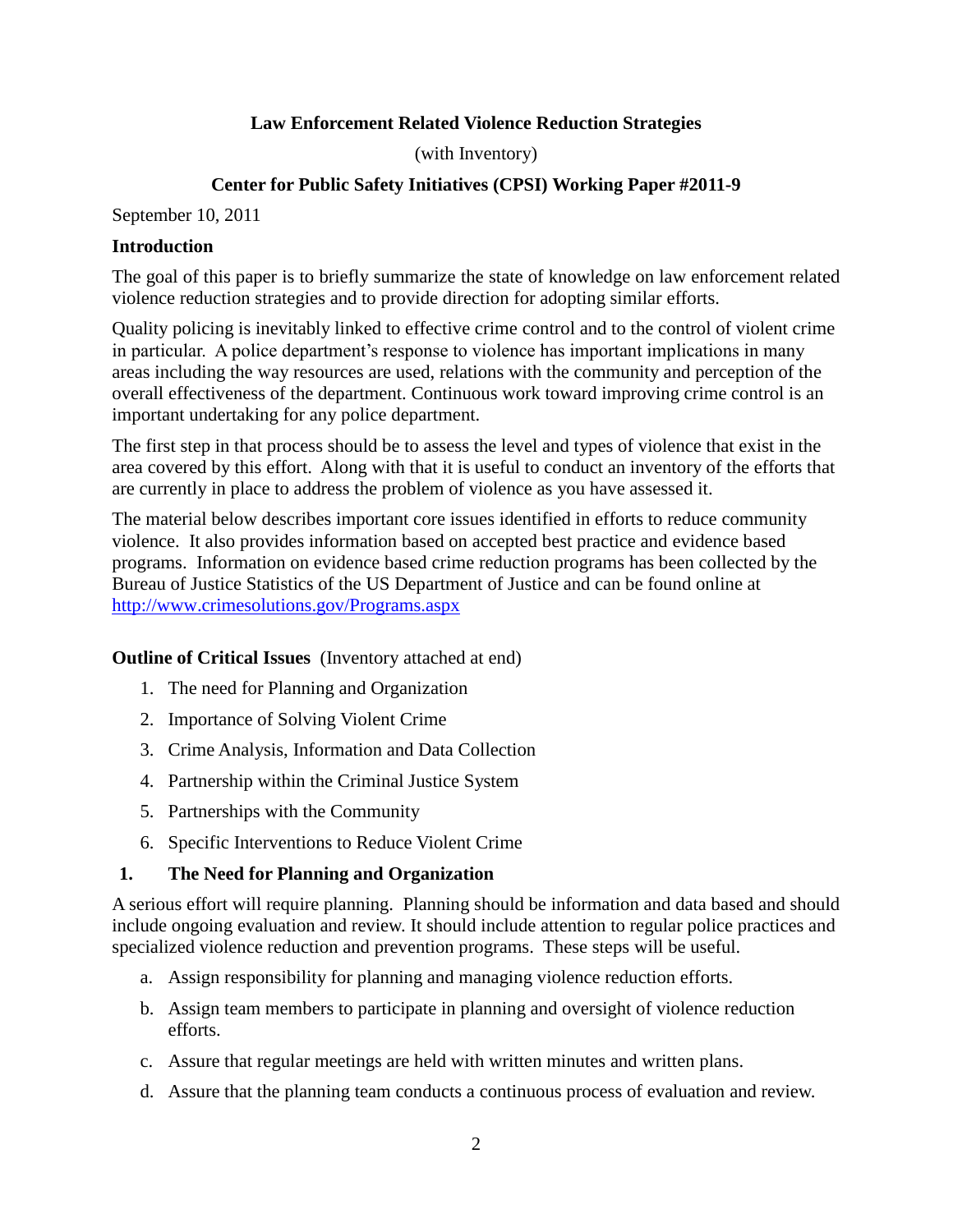e. Many communities have found it advantageous to form a partnership with a faculty member from a local university who can serve in the role of research partner to the effort to address violence.

## **2. Importance of Solving Violent Crimes.**

Effective policing is important for the reduction in violent crime. This includes making arrests for violent crimes, getting convictions and securing appropriate sentences to incarceration and removing violent offenders from the community. This reduces opportunities for repeat offenses and can deter other potential offenders. Improvements in clearance rates and effective prosecution have been shown to reduce violent crime (Fyfe, Goldkamp and White, 1997).

Important issues related to improving clearance rates:

- a. Particular attention should be focused on those violent crimes which make people most fearful and have the strongest impact on the community at large and on confidence in the police. These may include such things as gang related homicide, homicides in public places, and violent crimes where victims are not connected to criminals or criminal conduct.
- b. Do you track clearance rates by crime type for different precincts or subunits?
	- a. Begin by collecting clearance rates for violent crimes.
- c. Are dispatch procedures effective for responding to violent crimes.
	- a. Begin with an inventory of dispatch procedures.
- d. Are patrol officers trained and available as first responders to control crime scenes and preserve evidence?
	- a. Begin with an inventory of patrol skills and resources.
- e. Are investigative resources adequate in terms of personnel, training and resources?
	- a. Begin with an inventory of investigative resources.
- f. Is the evidence collection process adequate in terms of personnel training and resources?
	- a. Begin with an inventory of evidence tech skills and resources.
- g. Are the forensic science resources sufficient in terms of personnel, training and resources.
	- a. Begin with an inventory of forensic resources and their use.
- h. Are police working closely with prosecutors? Are regular meetings held with prosecutors to discuss law enforcement plans and to review cases based on the requirements for successful prosecution?
	- a. Begin by keeping and reviewing minutes of these meetings.

## **3. Crime Analysis, Information and Data Collection**

Using information about crime trends and patterns will be important in efforts to reduce violence. That requires the capacity to analyze crime in as close to real-time as possible. This should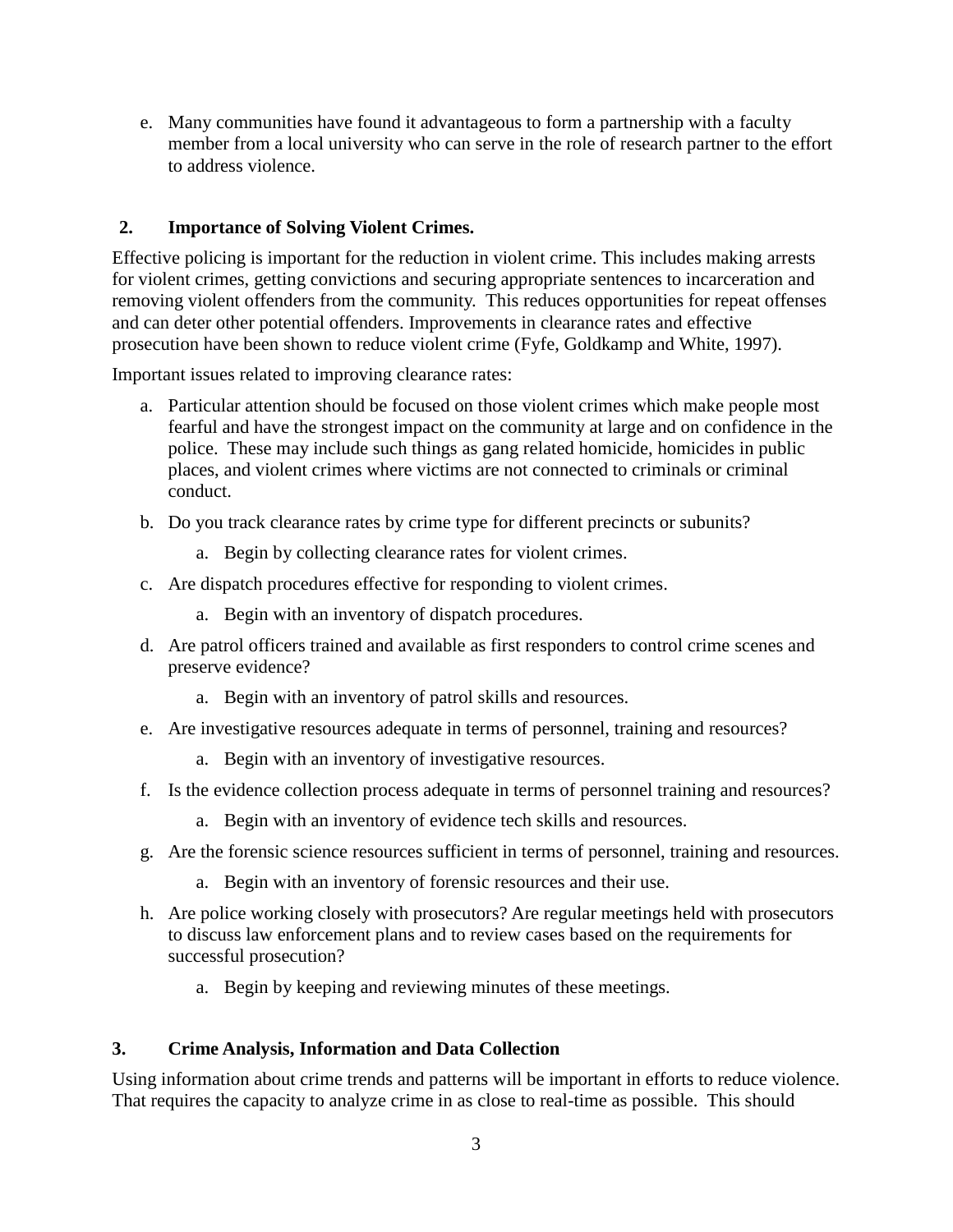include information about precise geographic locations of crimes and situations likely to support crime. It should also include information about crime according to times of day, day of week and season over the course of the year. Crime analysis should include statistical information about crime and intelligence information from patrol and other police officers and from the community. Crime analysis can also include information on gangs, drugs, parole and probation cases, known sex offenders, bar and social club issues and school related problems. Analysis should result in written reports that are frequently updated.

A major part of crime analysis involves collection of intelligence data about offenses and offenders. Staff assigned as intelligence officers often work as part of a crime analysis unit. They gather information from interviews with victims, witnesses and offenders. This may also include working with jail staff and interviewing detained offenders to collect information on ongoing disputes or on gun possessors, gang membership and activity and on known offenders.

The planning process should include an inventory of resources for crime analysis including personnel, training and other resources. The planning team should also review and help design crime analysis reports and products.

Violence reduction efforts should include at least weekly meetings in which crime analysis material is reviewed and deployment of key police staff is discussed, and the previous week's efforts are reviewed.

Begin addressing this issue by conducting an audit of your crime analysis capabilities and resources. Do you have near real-time crime information for planning? Can you map local crime patterns? Do you analyze crime patterns and trends? Do you collect and use intelligence information about crime. What crime analysis products are generated and used?

## **4. Partnerships within the Criminal Justice System**

Partnerships with other agencies of the criminal justice system can help advance violence reduction efforts. Partners can share intelligence information, technical resources such as analysis capabilities and communication resources, and manpower for strategic operations. These partnerships should include a) other law enforcement agencies at the local, state and federal level, b) prosecutors at the local and federal level, c) probation and parole agencies, d) detention, jail and prison agencies. Partnerships at the executive level can also support working groups and specific projects in which subordinates work together.

Below are examples of contributions partners can make to violence reduction efforts:

- a. Local prosecutors: provide feedback on evidence and case preparation: establish communication trees to improve warrants.
- b. Federal prosecutors: can join assessment of the most appropriate venue for prosecution of cases based on such issues as applicable statutes, potential penalties and standards of evidence.
- c. Probation and parole: can assist by focusing supervision on select offenders who may be violent or repeat offenders, may complement police efforts with additional search or arrest and revocation powers.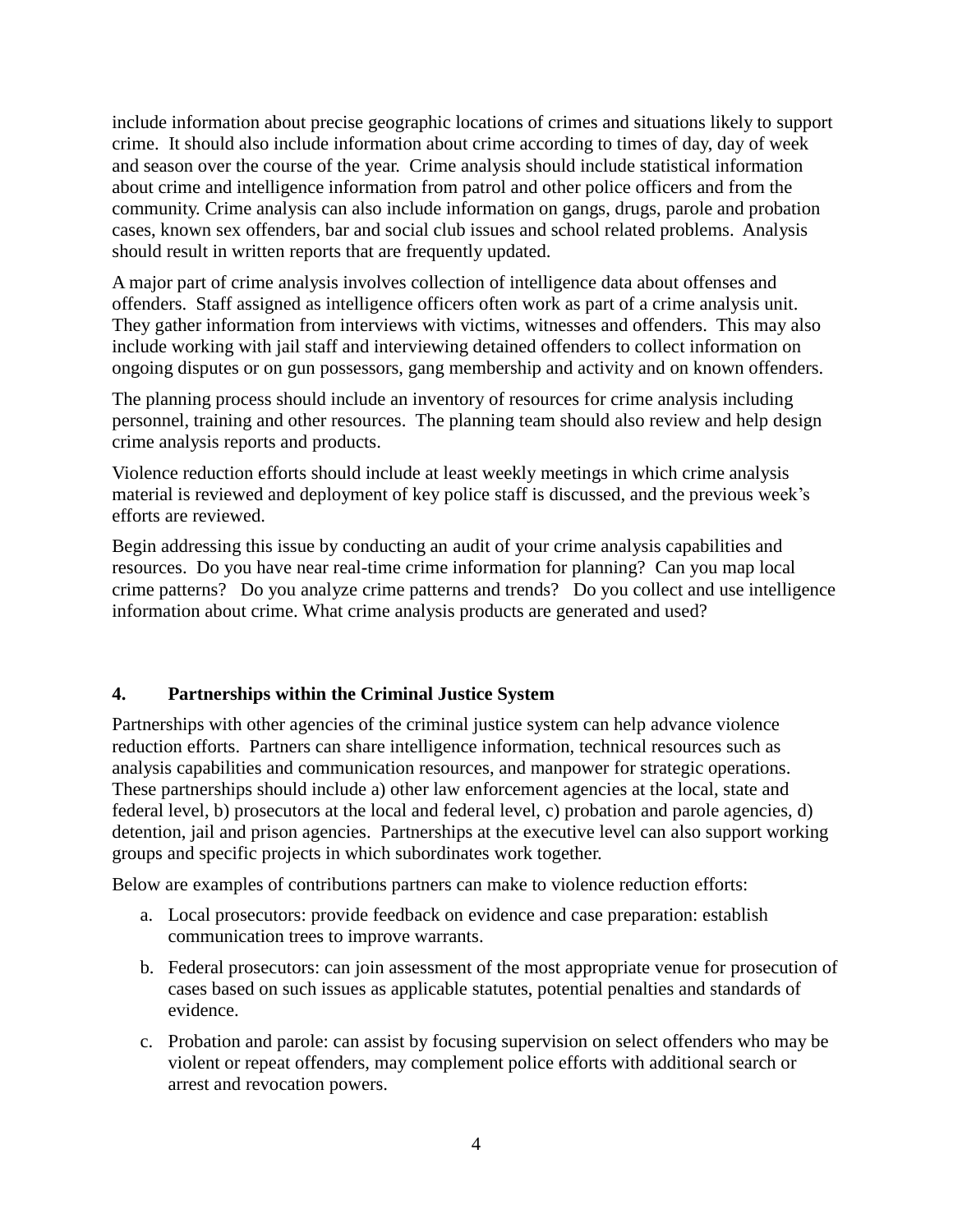d. Detention, jail and prison agencies: These may have access to valuable intelligence-based information on inmate interaction, visits, and phone calls; may have valuable information on gang affiliations or drug activity.

The planning team should discuss the process of establishing partnerships with other criminal justice agencies including expectations regarding the activities and responsibilities.

The law enforcement executive at the appropriate level should meet individually with executives from potential agencies to discuss and encourage participation.

The law enforcement executive should organize regular meetings of the partners. These should occur at least monthly and should include agendas and meeting minutes. These meetings should include reviews of crime analysis information, discussion of antiviolence tactics and strategies and reviews and evaluation of the partnership efforts.

Begin addressing this issue by conducting an audit of your partnerships with criminal justice agencies. What partnerships exist at the executive and working group level? How often do partner meetings occur? What issues are discussed? Are minutes kept? How do partners work together to address violent crime?

## **5. Partnerships with Non-Criminal Justice Agencies and the Community**

Partnerships with other government agencies, community organization and community members can play an important role in violence reduction. These partners can provide useful information and may also provide supplemental services of value to the police. These organizations may include school systems, social service organizations (including child protective services) , street outreach organizations, housing agencies and religious organizations. Not for profit organizations such as domestic violence advocacy groups, programs for children and even medical centers which deal with injuries from violence provide valuable partnerships.

In addition to partnership with formal organizations direct outreach to the community in the form of both frequent public meetings and a liaison relationship with a standing committee to foster community interaction can be useful.

Begin addressing this issue by conducting an audit of your partnerships with other government agencies, community organizations and community members. What partnerships exist? How often to partner meetings occur? What issues are discussed? Are minutes kept? How do partners work together to address violent crime?

#### **6. Specific Law Enforcement Based Interventions to Reduce Violent Crime:**

A number of specific programs and interventions have been widely recognized as useful in crime and violence reduction efforts. As the references indicate, some of the programs discussed below were developed as part of Project Safe Neighborhoods (PSN), a Department of Justice sponsored initiative to reduce gun crime (US Department of Justice, 2004). Also, as noted, some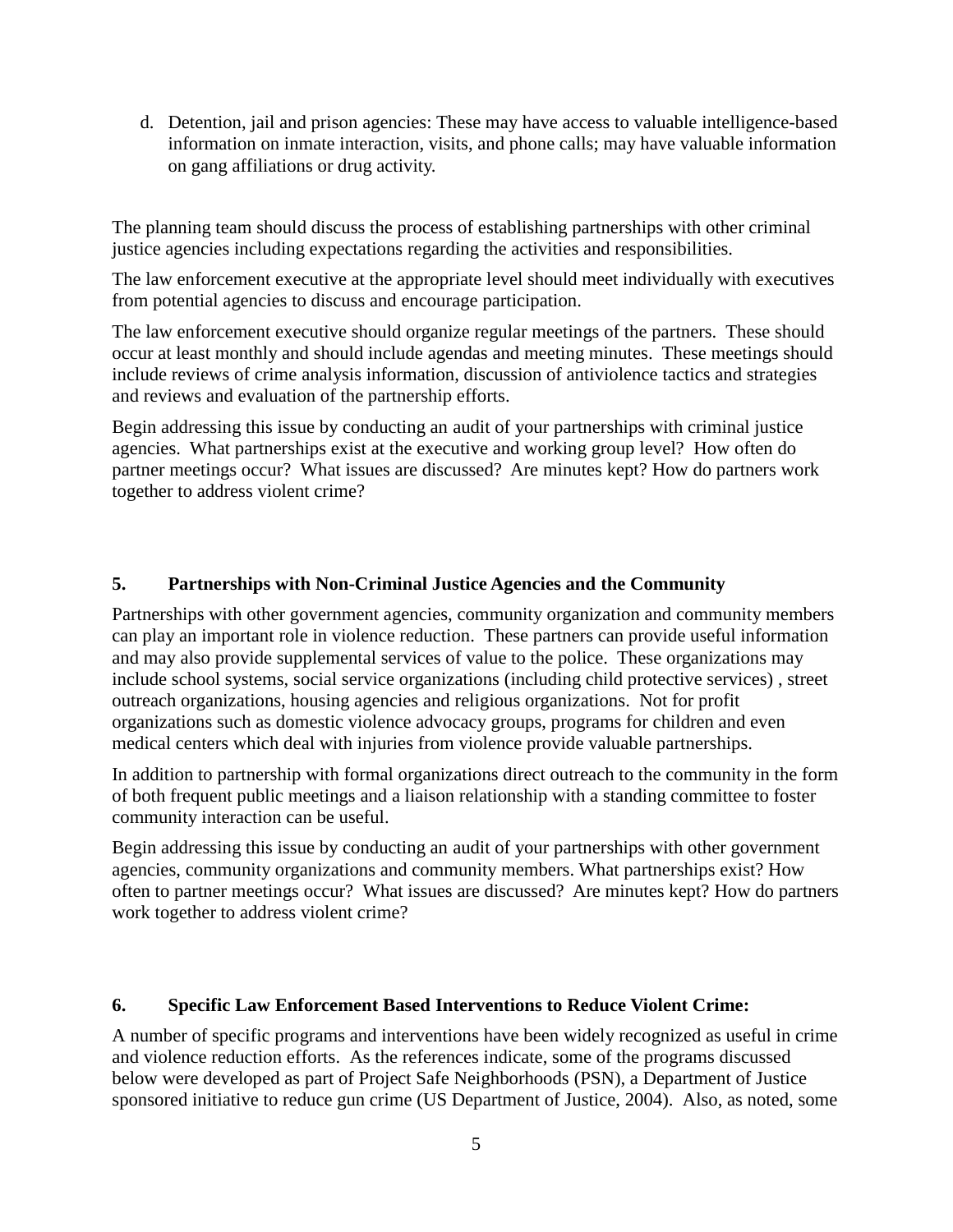of these programs have been reviewed and supported by empirical evidence in the BJA review of interventions mentioned above and found in the references.

A major component of Project Safe Neighborhoods is its underlying problem-solving approach to addressing gun crime. The development and implementation of anti-violence programs emerge from an analysis and understanding of local crime problems and of available local resources. Problem solving methods have been a critical part of successful interventions. The intervention efforts presented below were all the result of data-based problem solving processes.

a. **Deployment Based Interventions-Hot Spot Policing:** This involves temporary deployment of police for preventive patrol based on crime analysis identifying geographical and temporal locations of crime. Approaches have included increasing presence in problem areas, as well as focusing on suspicious behavior, aggressive traffic enforcement, and stopand-search approaches.

Example: The Minneapolis Preventive Patrol was a targeted policing program with the goal of preventing and reducing overall crime in high-crime areas in Minneapolis, Minn. In order to deter criminal activity, the Minneapolis Police Department utilized strategies to identify "hot spots" of crime and increase police presence in these areas. The strategies implemented by the program were intended to provide a general deterrent effect in high-crime areas.

The program focused on small clusters of high-crime addresses, rather than entire patrol beats or neighborhoods. These were known as "hot spots" of crime, and were identified based on the frequency of calls for service to the area. Officers from the Minneapolis Police Department provided intensive patrol services to the high-crime areas of the city. The program focused on increasing mere police presence in "hot spots" of crime, rather than the specific activities conducted by officers during patrols.

Example: The Indianapolis (Ind.) Directed Patrol program was designed after the Kansas City (Mo.) Gun Experiment of 1992–93, which used aggressive traffic enforcement to seize illegal weapons in a high-crime area. After the success of this experiment in seizing illegal firearms to reduce violent crime, the Indianapolis Police Department implemented its own version of the program in 1997.

The main goal of directed patrol was to reduce crime in Indianapolis, particularly violent firearm–related crimes, by increasing police presence in high-crime areas. This proactive approach allowed officers to concentrate on suspicious activities and high-risk offenders, and to provide a deterrent effect in high-crime areas. This would ultimately incapacitate dangerous offenders and remove illegal guns from the streets.

b. **Offender Notification Meetings**: These involve identification of potential offenders based on their criminal records and intervening to provide deterrence messages and services. This approach was developed as a significant component of crime reduction effort in Boston and has been implemented by David Kennedy in a variety of cities. (McDevitt, Decker, S. Kroovand Hipple and & McGarrell, E. 2006)

Example: The Indianapolis (Ind.) Violence Reduction Partnership (IVRP) was created in response to high levels of gun-related homicides in Indianapolis during the 1990s. It was a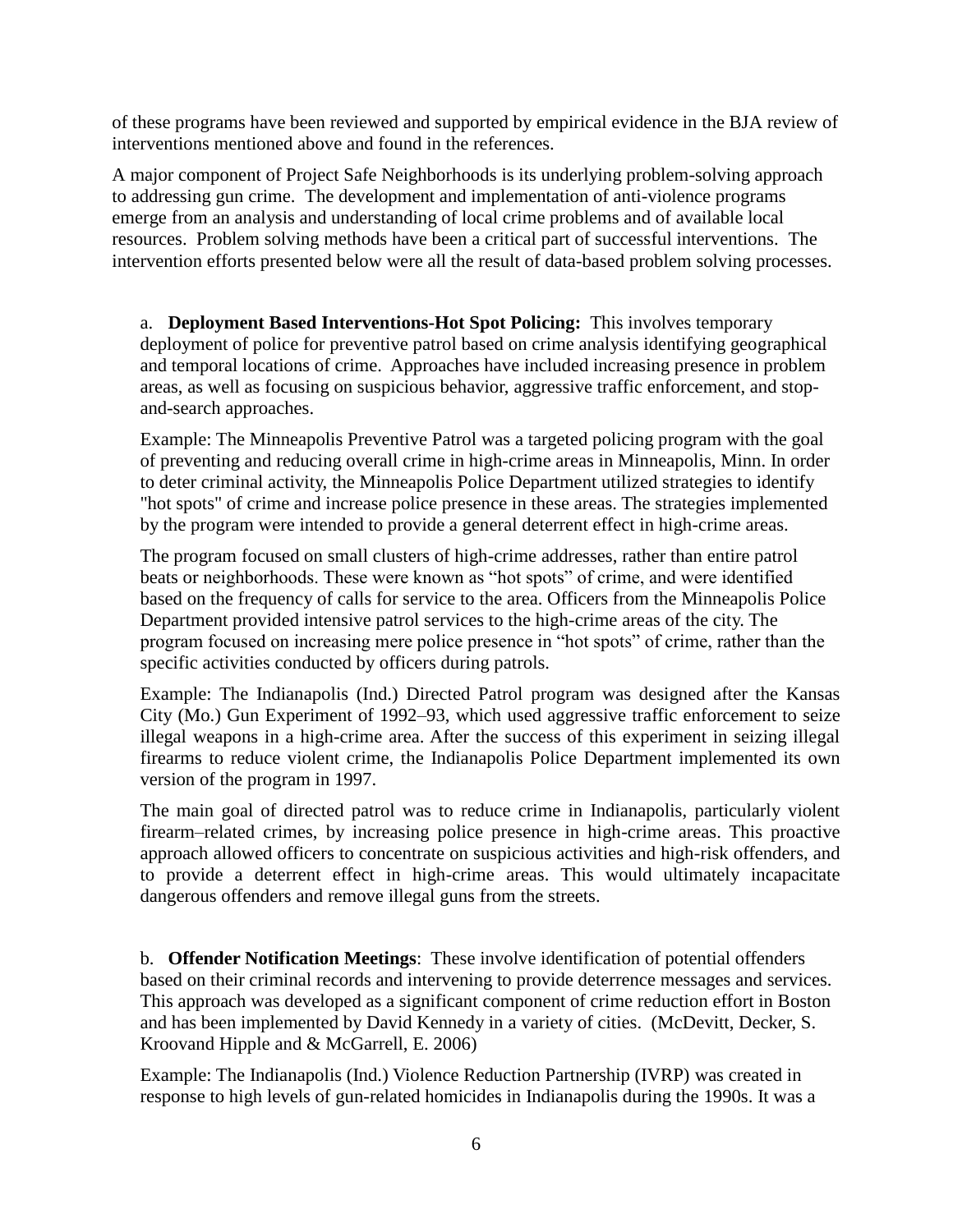replication of the "Project Ceasefire" initiative by the Boston (Mass.) Police Department, which simultaneously held meetings with gang members to communicate a message of deterrence and launched a gang crackdown. Inspired by the success of the Boston initiative, the Indianapolis Metropolitan Police Department created its own version of the program in 1998. The program used a specialized approach to reduce gun-related violence among those most at risk for offending, mainly gang-involved chronic offenders who used illegal firearms.

The program was comprised of three stages: identification, implementation, and outreach.

*Identification.* During this identification stage, research was conducted to find out details about the homicide problem in Indianapolis, including identification of key offenders and patterns of offending.

*Implementation*. During this stage, "lever pulling" meetings were held with probationers and parolees. In these meetings, a message of deterrence was communicated, along with the consequences of violating the law. These offenders were encouraged to take advantage of community services, such as mentoring, employment, housing, education, and vocational training. These meetings spread the message that violence will not be tolerated and that there are opportunities for these offenders to turn their lives around. The meetings were accompanied by crackdowns of local gangs to illustrate the message of deterrence and zero tolerance for violence.

*Outreach.* This stage depended upon the participation of community partners. Meetings were held to come up with ideas to supplement the program, and neighborhood leaders, social service providers, and ex-offender mentors were recruited to participate.

c. **High Point (North Carolina) Drug Market Intervention**: This draws on the focused deterrence strategy described above. In this case a particular drug market is identified; violent dealers are arrested; and nonviolent dealers are brought to a "call-in" where they face a roomful of law enforcement officers, social service providers, community figures, exoffenders and "influentials" — parents, relatives and others with close, important relationships with particular dealers. The drug dealers are told that (1) they are valuable to the community, and (2) the dealing must stop. They are offered social services. They are informed that local law enforcement has worked up cases on them, but that these cases will be "banked"(temporarily suspended). Then they are given an ultimatum: If you continue to deal, the banked cases against you will be activated. Evaluations have shown that the drug markets have closed and there have been reductions in violent and drug-related crime, with no sign of displacement. A new understanding between law enforcement and the community has also been linked to the program. (Hipple, N, Corsaro, N., & McGarrell, E. 2010.)

d. **Homicide Reviews and Crime Incident Reviews:** These provide a way of sharing detailed information about specific types of crime, most often homicide, in the local criminal justice system and using that information to develop strategic approaches to reduce that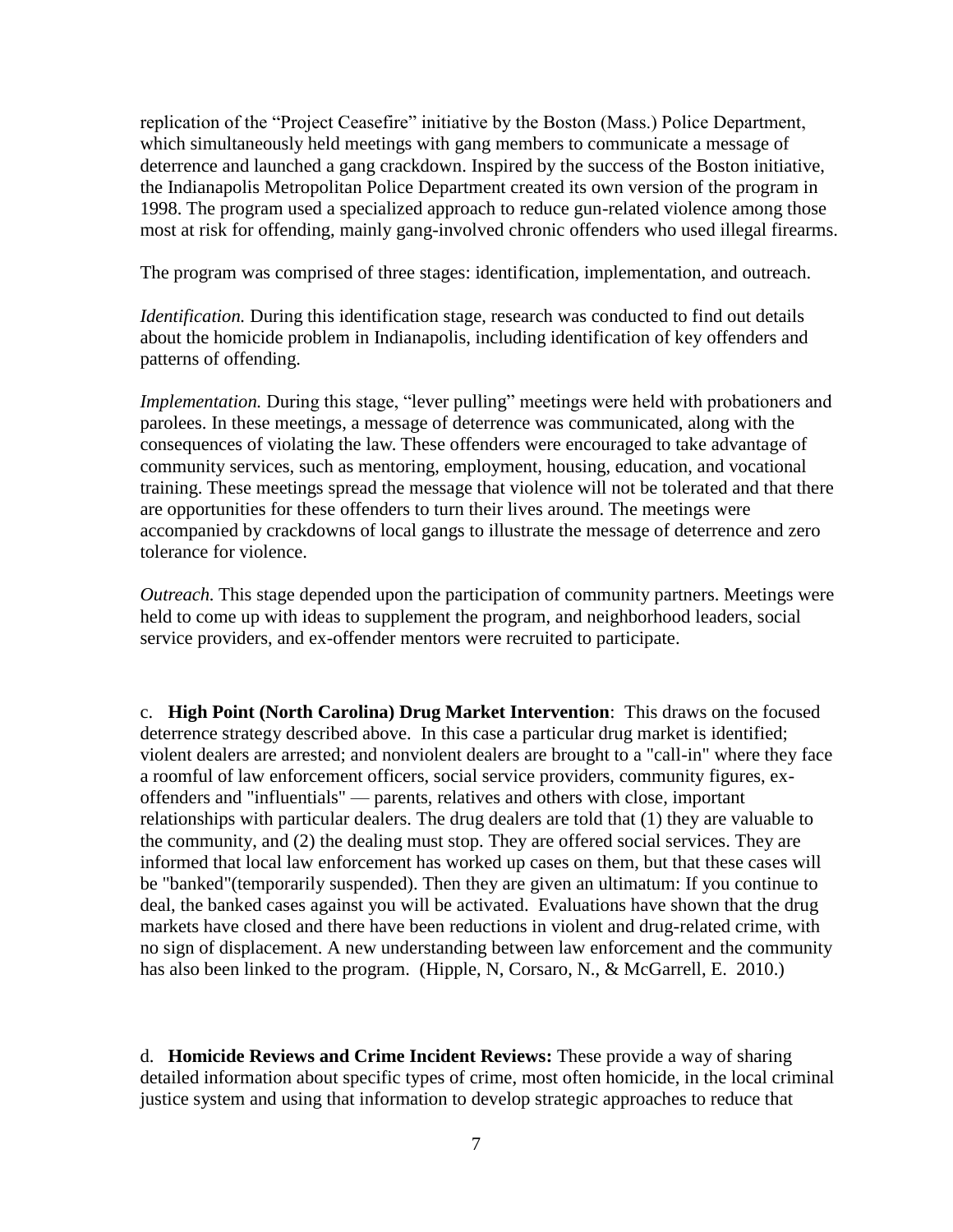crime. The process may also contribute to closing open cases in the participating jurisdiction. Incident review has been one of the most widely adopted tools among PSN programs. Districts that have used them include Nebraska, Connecticut, the Eastern and Western Districts of Wisconsin, New Mexico, the Western District of New York, the Northern and Southern Districts of Indiana, the Middle District of North Carolina, and the District of Arkansas. These PSN task forces have built upon the experience of cities involved in the Strategic Approaches to Community Safety Initiative (SACSI) including Indianapolis, Boston, and Rochester, New York (Klofas and Hipple, 2006).

e. **Chronic Offender Lists.** The development of traditional most wanted lists is most often based upon current investigations of specific offenses and thus relies most heavily on information from active investigations. While intelligence is important in addressing violent crime, this chronic violent offender strategy emphasizes the identification of individuals who are engaged in gun violence without specific reference to an individual case. The objective is more focused on identifying those individuals who have demonstrated continued involvement in gun crimes and thus represent a considerable danger to the community and less upon solving specific crimes. Thus, data analysis can be used to apply the selected criteria to criminal history data to identify individuals who share these characteristics. Law enforcement intelligence concerning these individuals can then be used to refine the list and determine enforcement strategies and priorities (Bynum and Decker, 2006).

f. **Gun Prosecution Case Screening**. The goals of the case review process are to incapacitate violent gun crime offenders and to communicate a deterrent message to potential offenders through increased certainty and severity of punishment for gun crimes. Gun prosecution case screening is a vehicle for finding the best venue for prosecution (i.e., federal or local court) in order to increase the certainty of sanctions for gun crimes and to remove the most serious gun crime offenders from the community (Decker and McDevitt, 2006).

g. **Operation Night Light.** Operation Night Light pairs probation officers with police officers to make surprise visits to the homes, schools, and worksites of high-risk youth probationers during the non-traditional hours of 7 p.m. to midnight in order enforce the terms of probation. The teams also stop at various parks and street corners where youth congregate to see if any probationers are present. It becomes evident to youth that the probation and police officers are working together and are interested in probationer's activities and whereabouts. The program focuses on high-risk offenders, the relatively small percentage of probationers who pose a threat to public safety. This partnership provides benefits for both agencies, including enhanced search and supervision powers. The probation officers are permitted secure home visits which enhance credibility of probation and its enforcement. Benefits for the police include an additional tool to address serious crime problems and an additional means of affecting hot spots for serious crime including gang violence. This program began in Boston and has been widely adopted elsewhere. See http://www.sas.upenn.edu/jerrylee/programs/fjc/paper\_mar02.pdf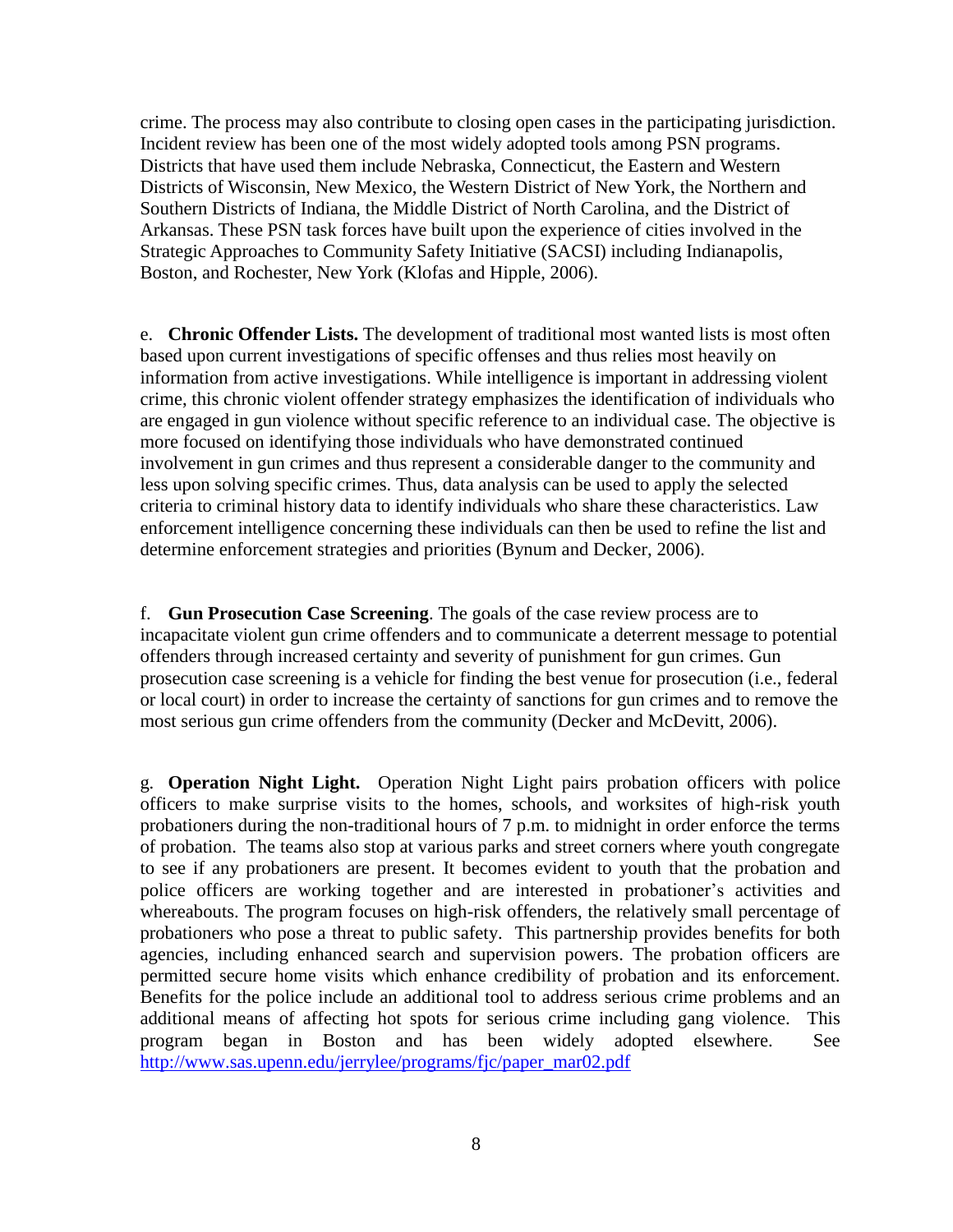### **References**

Crime Solutions <http://www.crimesolutions.gov/Programs.aspx>

Fyfe, J., Goldkamp, J., and White, M. (1997). Strategies for Reducing Homicide: The Comprehensive Initiative in Richmond California. [www.ncjrs.gov/pdffiles/168100.pdf](http://www.ncjrs.gov/pdffiles/168100.pdf) Or [http://www.ojjdp.gov/pubs/gun\\_violence/profile04/.html](http://www.ojjdp.gov/pubs/gun_violence/profile04/.html)

MacDonald, J., Wilson, J., Tita, G. (2005). Data-Driven Homicide Prevention. Rand Corporation. www.**rand**[.org/pubs/working\\_papers/](http://www.rand.org/pubs/working_papers/2005/RAND_WR284.pdf)**2005**/**RAND**\_WR284.pdf

Bynum , T and Decker, S. (2006). Chronic Violent Offenders Lists: Case Study 4. Washington, US Dept. of Justice. [http://www.psn.gov/pubs/pdf/psn\\_casestudy4.pdf](http://www.psn.gov/pubs/pdf/psn_casestudy4.pdf)

Decker, S. and McDevitt, J. (2006). Gun Prosecution Case Screening: Case Study 1. Washington, US Dept. of Justice. [http://www.psn.gov/pubs/pdf/psn\\_casestudy1.pdf](http://www.psn.gov/pubs/pdf/psn_casestudy1.pdf)

Decker, S. and McDevitt, J. (2006). Gun Prosecution Case Screening: Case Study 1 Washington, US Dept. of Justice. [http://www.psn.gov/pubs/pdf/psn\\_casestudy1.pdf](http://www.psn.gov/pubs/pdf/psn_casestudy1.pdf) About PSN<http://www.psn.gov/about/index.html>

Hipple, N, Corsaro, N., & McGarrell. (2010)**.** The High Point Drug Market Initiative: A Process and Impact Assessment: Project Safe Neighborhoods Case Study #12. <http://drugmarketinitiative.msu.edu/HighPointMSUEvaluationPSN12.pdf>

Klofas, J and Kroovand Hipple, N. (2006). Crime Incident Reviews: Case Study 3. Washington, US Dept. of Justice. Washington, US Dept. of Justice. [http://www.psn.gov/pubs/pdf/psn\\_casestudy3.pdf](http://www.psn.gov/pubs/pdf/psn_casestudy3.pdf)

McDevitt, J., Decker, S. and Kroovand Hipple, N. and McGarrell, E. (2006). Offender Notification Meetings: Case Study 2 . Washington, US Dept. of Justice. [http://www.psn.gov/pubs/pdf/psn\\_casestudy3.pdf](http://www.psn.gov/pubs/pdf/psn_casestudy3.pdf)

Reichert, K. (2002). Police-Probation Partnerships: Boston's Operation Night Light Jerry Lee Center of Criminology, University of Pennsylvania. **[http://www.sas.upenn.edu/jerrylee/programs/fjc/paper\\_mar02.pdf](http://www.sas.upenn.edu/jerrylee/programs/fjc/paper_mar02.pdf)**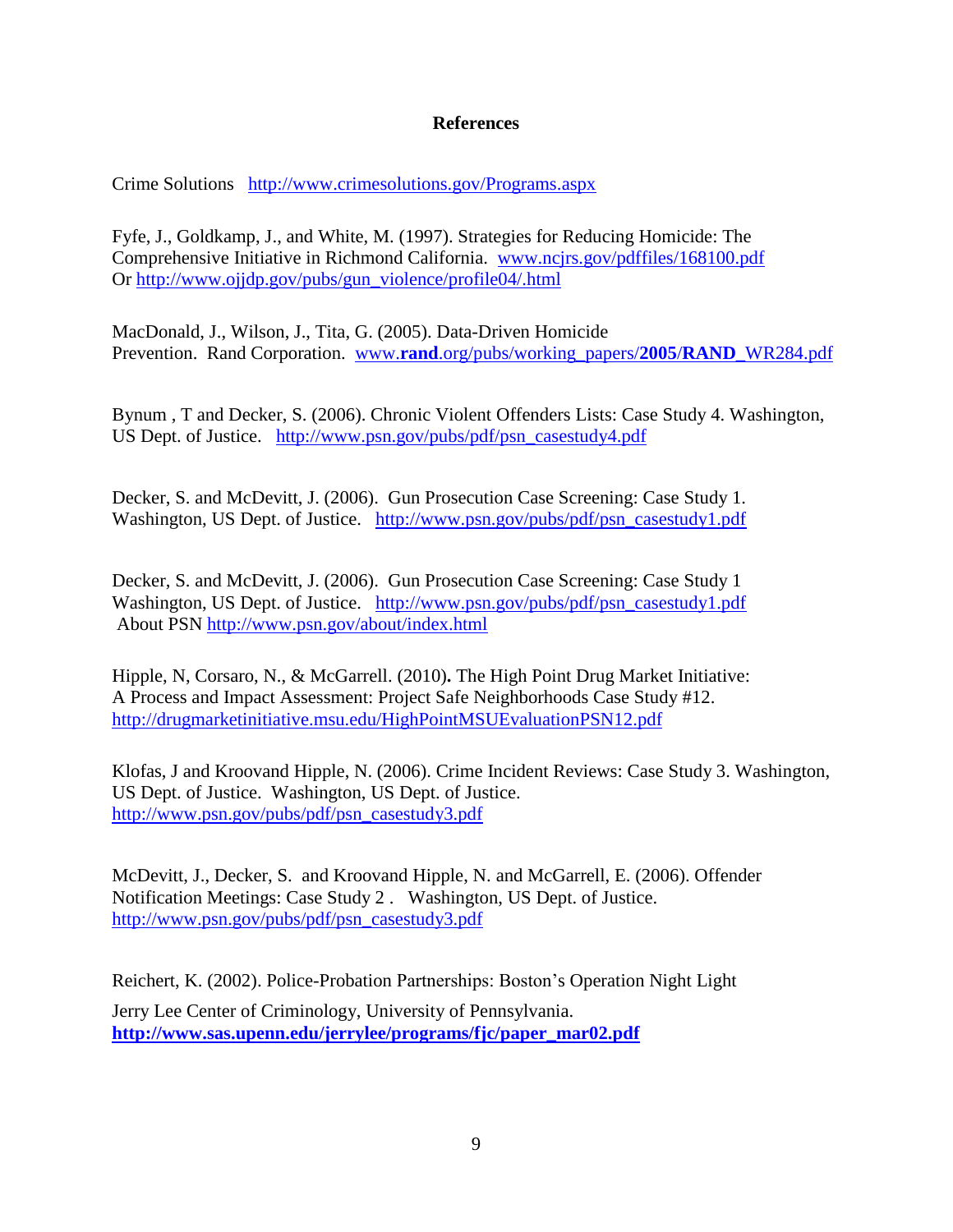US Department of Justice. (2004). Project Safe Neighborhoods: America's Network Against Gun Violence. <https://www.ncjrs.gov/pdffiles1/bja/205263.pdf>

**Inventory Attached Below**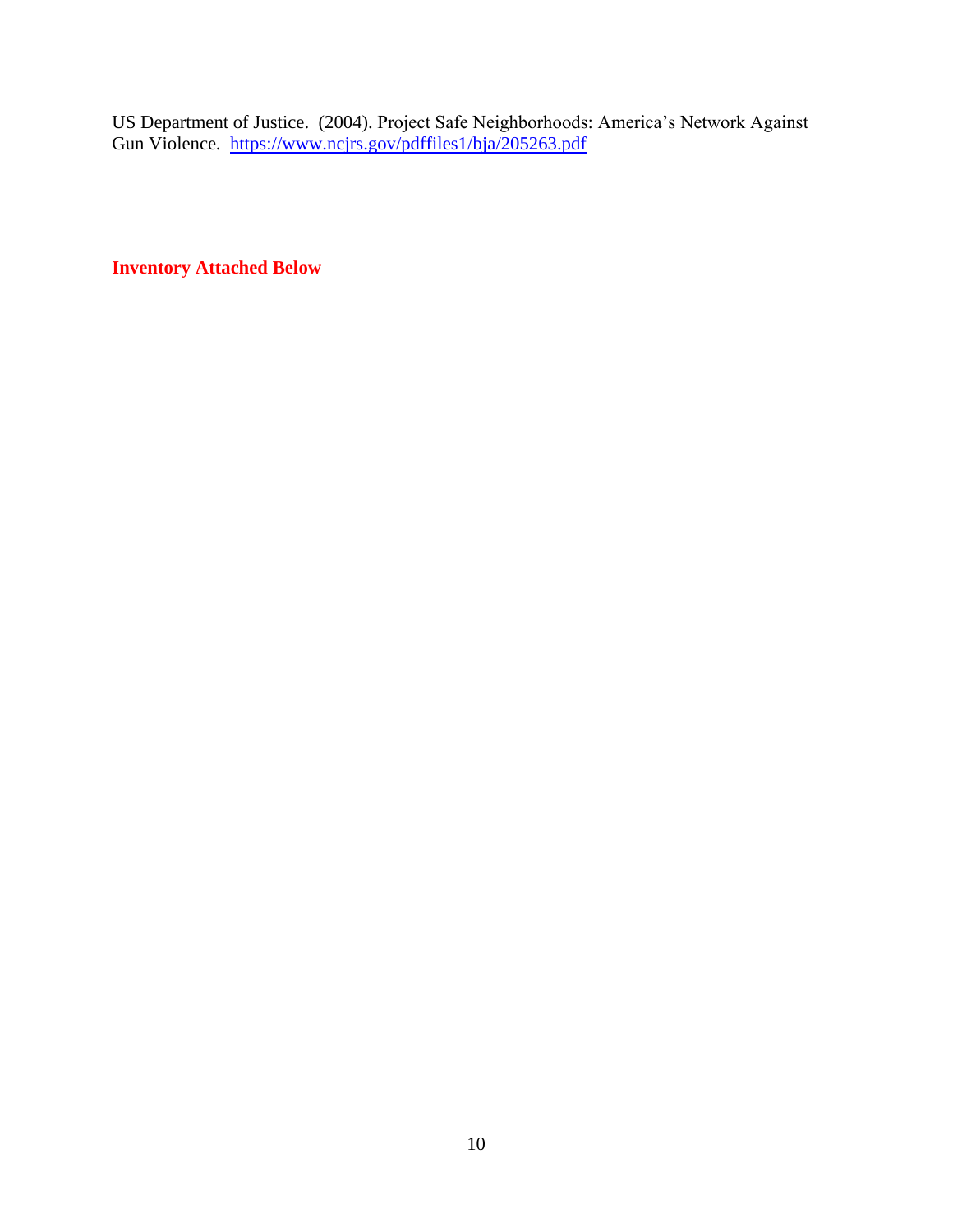#### **Law Enforcement Based Violence Reduction:**

#### **Inventory**

**The questions below draw on the preceding material and are intended to help you plan in the area of violence reduction by taking an inventory of your violence reduction and prevention efforts.** 

 **Date\_\_\_\_\_\_\_\_\_\_\_\_**

 **Person Completing this \_\_\_\_\_\_\_\_\_\_\_\_\_\_\_\_\_\_\_\_\_\_\_**

#### **Planning**

- 1. Do you have someone currently leading the planning effort? Name and contact information.
- 2. Is there a planning team? Please list team members and contact information.
- 3. Please provide the schedule of past and future meetings.
- 4. Please provide minutes of meetings.
- 5. Please provide copies of any planning documents that were developed.
- 6. Do you have a research partner from a local university? If not have you considered this? What, if any steps have you taken to identify a research partner?

#### **Solving Violent Crimes**

- 1. What percent of homicide cases did you make an arrest in last year? What are clearance rates so far this year? What is the conviction rate for homicide cases?
- 2. Summarize dispatch procedures for violent crime? Who gets dispatched? Do supervisors respond? How effective is the control of crime scenes? How are evidence tech resources scheduled and dispatched?
- 3. Describe the investigation resources and processes. How many investigators are available? How are they assigned? What is their training and experience?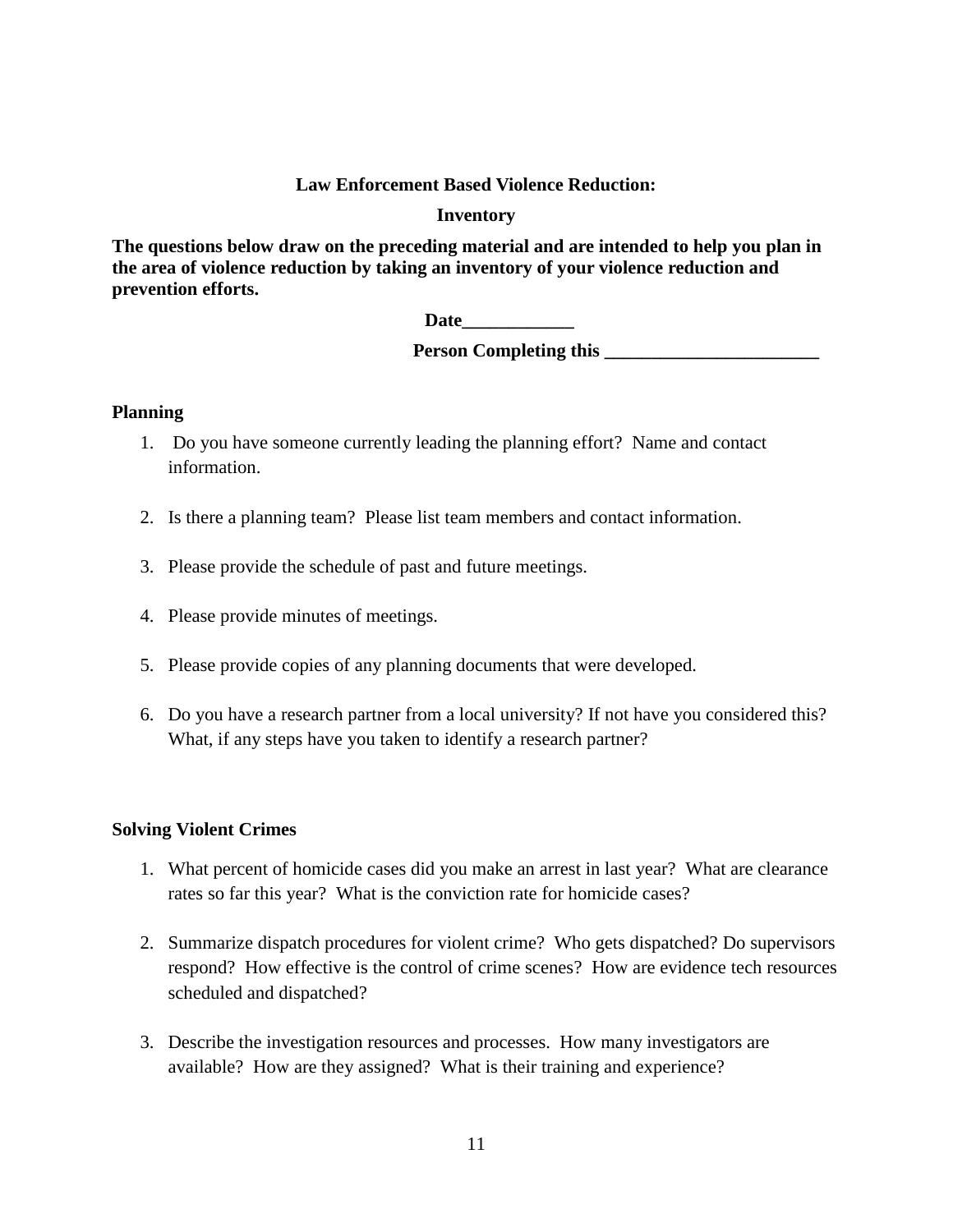- 4. Describe the forensic resources available. How is forensic testing of evidence accomplished? What kinds of tests can be done? How long does it take?
- 5. Do police have regular meetings with prosecutor to discuss crime strategy and to review the processing and outcome of cases? What is the schedule of meetings? Who participates? Are minutes kept?

## **Crime Analysis, Information and Data Collection**

- 1. Describe your crime analysis resources and capabilities.
- 2. Do you have crime analysts? Where and when do they work?
- 3. Do you have access to current (at least weekly) maps of major crimes?
- 4. Do you review crime according to the time it occurs on a weekly basis?
- 5. Describe your crime intelligence gather and storage process.
- 6. Do you have a database of gangs and gang members that is kept current?
- 7. Do you have a weekly meeting at which crime analysis products are shared? Who attends?

#### **Partnerships within the Criminal Justice System**

- 1. Do you have partnerships with:
	- a. Other local law enforcement agencies
	- b. Federal law enforcements agencies
	- c. Local prosecutor
	- d. Federal prosecutors
	- e. Probation
	- f. Parole
	- g. Detention and/or jail staff
	- h. Prison staff
	- i. Others (please list)
- 2. Do the partners meet together regularly? What is the schedule? Are minutes kept?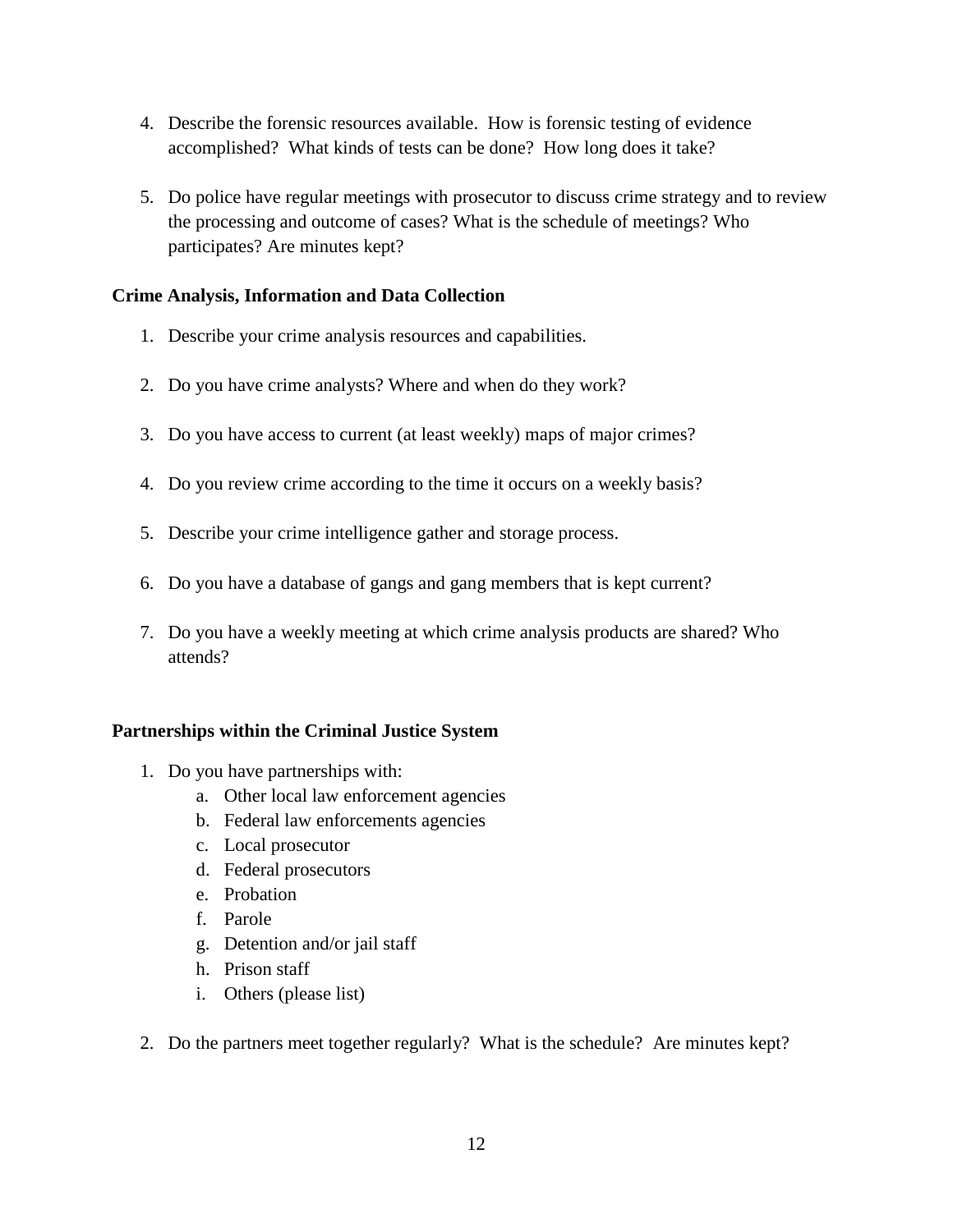## **Partnerships with Non-Criminal Justice Agencies and the Community**

- 1. Do you have partnerships with
	- a. Local schools and school systems: please identify
	- b. Social service organizations: please identify
	- c. Street outreach organizations: please identify\_\_\_\_\_\_\_\_\_\_\_\_\_\_\_\_\_\_\_\_\_\_\_\_\_\_\_\_\_\_\_\_
	- d. Religious organizations: please identify\_\_\_\_\_\_\_\_\_\_\_\_\_
	- e. Housing agencies: please identify\_\_\_\_\_\_\_\_\_\_\_\_\_
	- f. Public transportation agencies: please identify\_\_\_\_\_\_\_\_\_\_\_\_\_
	- g. Hospitals or medical centers: please identify\_\_\_\_\_\_\_\_\_\_\_\_\_
	- h. Other agencies or not-for-profits: please identify
- 2. Do you have regular individual meetings with these agencies or organizations?
- 3. Do you work with these agencies and organizations in crime reduction activities? How?
- 4. Do you have regular meetings with them as a group?
- 5. Do you keep minutes of meetings with them?

## **Specific Law Enforcement Based Interventions to Reduce Violent Crime**

- 1. Describe any specific program you have to reduce or prevent violent crime.
- 2. Do you use any of the following:
	- a. Hot spot policing
		- i. Geographically based
		- ii. Geographically and person focused
- 3. Do you currently have any of the following, or similar programs?
	- a. Offender Notification Meetings
	- b. High Point Drug Market Intervention
	- c. Homicide Reviews
	- d. Chronic Offender Lists
	- e. Gun Prosecution Case Screening
	- f. Operation Night Light (joint police/probation operation)
	- g. Other: please specify\_\_\_\_\_\_\_\_\_\_\_